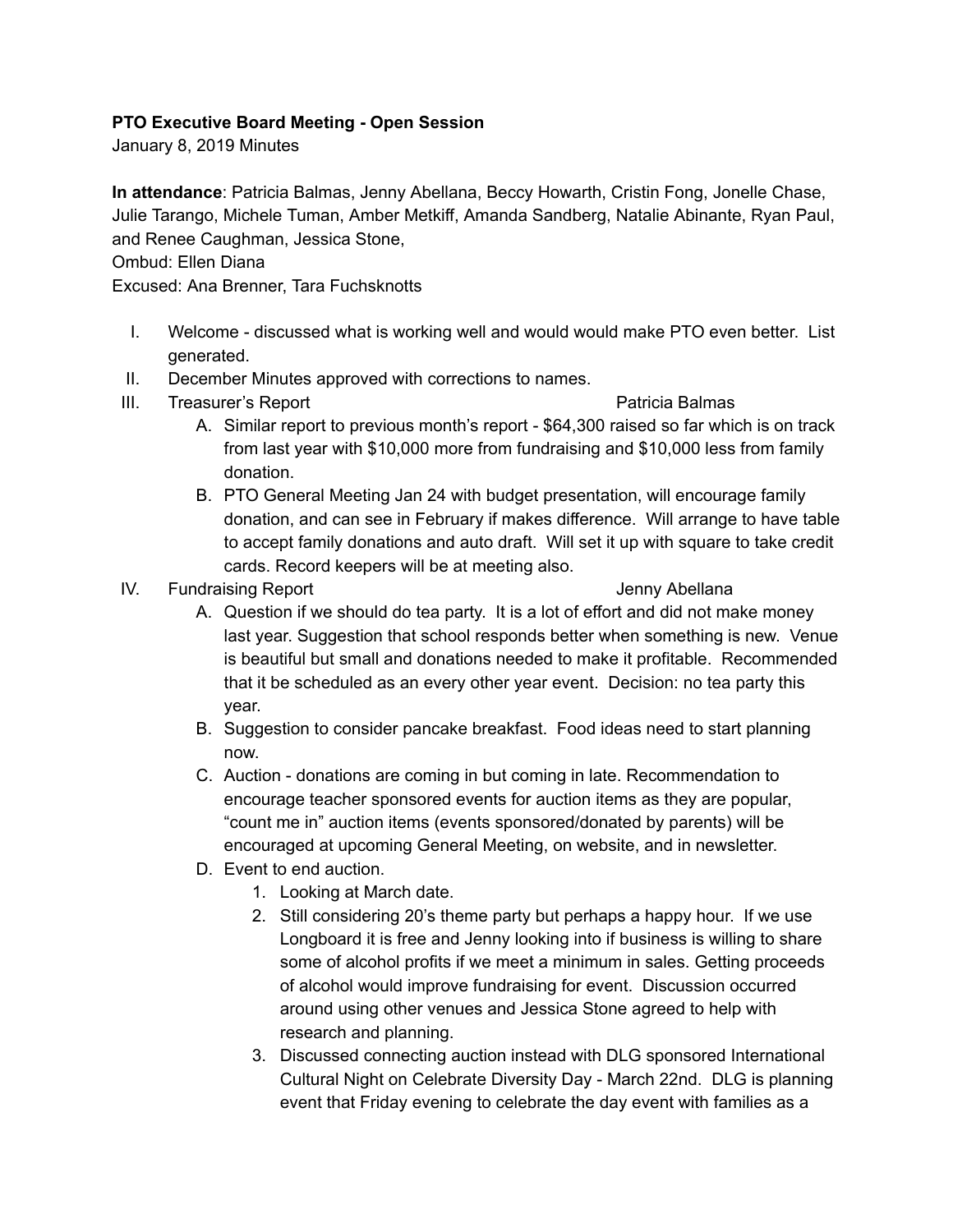family potluck event with multi-cultural entertainment. Food labeling to consider allergies. Auction could continue in same location and end that evening. Pros to doing it with this event are that it is free and more families may attend to create more competitive bids, especially kid friendly items. And it is less effort.

- E. Ryan digitizing lists of alumni information received includes street addresses and phone numbers - not email addresses as people were not using email much when these lists were generated. He will be done with inputting information in a week or two. Plan may be to send a flyer with information regarding OSS activity updates and encouragement to join mailing list/email list. From now on ask for people's permission and information. Action item to find someone to create a flyer to be sent.
	- 1. Facebook page waiting on approval from board that principal would run and could push information.
- V. Teachers Report **Renee Caughman and Michelle Zuromski** 
	- A. Teachers getting into the swing of things after break. No specific concerns expressed. Reminders that Martin Luther King Jr. celebration will occur on Tuesday, January 15. Ability Awareness Week is January 28 February 1st.
		- 1. Suggestion to consider recognition of people with allergies during diversity day.
- VI. Reports of Parent Representatives
	- A. Presidents to send message to Cristin Fong to send to Ombuds to send to parents regarding PTO General Meeting - Save the Date.
	- B. Beccy Howarth and Kitchen coordinator have been trying to work on refrigerator and freezer getting cleaned out - ant problem. PSD Facilities member has come out and his actions didn't take care of the problem
	- C. Follow up to Presidents' request for class estimates for number of field trip drivers: Drivers seem to be about 12-15 drivers per class.
	- D. Drop off traffic problems: Request to have school reminder that the back gate is not a place for parking. Suggestion that the turn around be marked for no parking. Suggestion to ask if parents willing to wear orange vest and help supervise drop off traffic.
- VII. Principals Report
	- A. Master Facility Planning is continuing to move forward.
		- 1. Architect meeting with Principal to look at Ocean Shore presentation plan to bring to board.
		- 2. Committee of staff and parents representing different schools, staff positions, and grades will look at plan to give input.
		- 3. PSD Board to have closed work study sessions regarding plan, then open board sessions will include discussions and team to whittle project down to scope of funds. Plan to be presented to oversight committee (group of parents and staff) in March.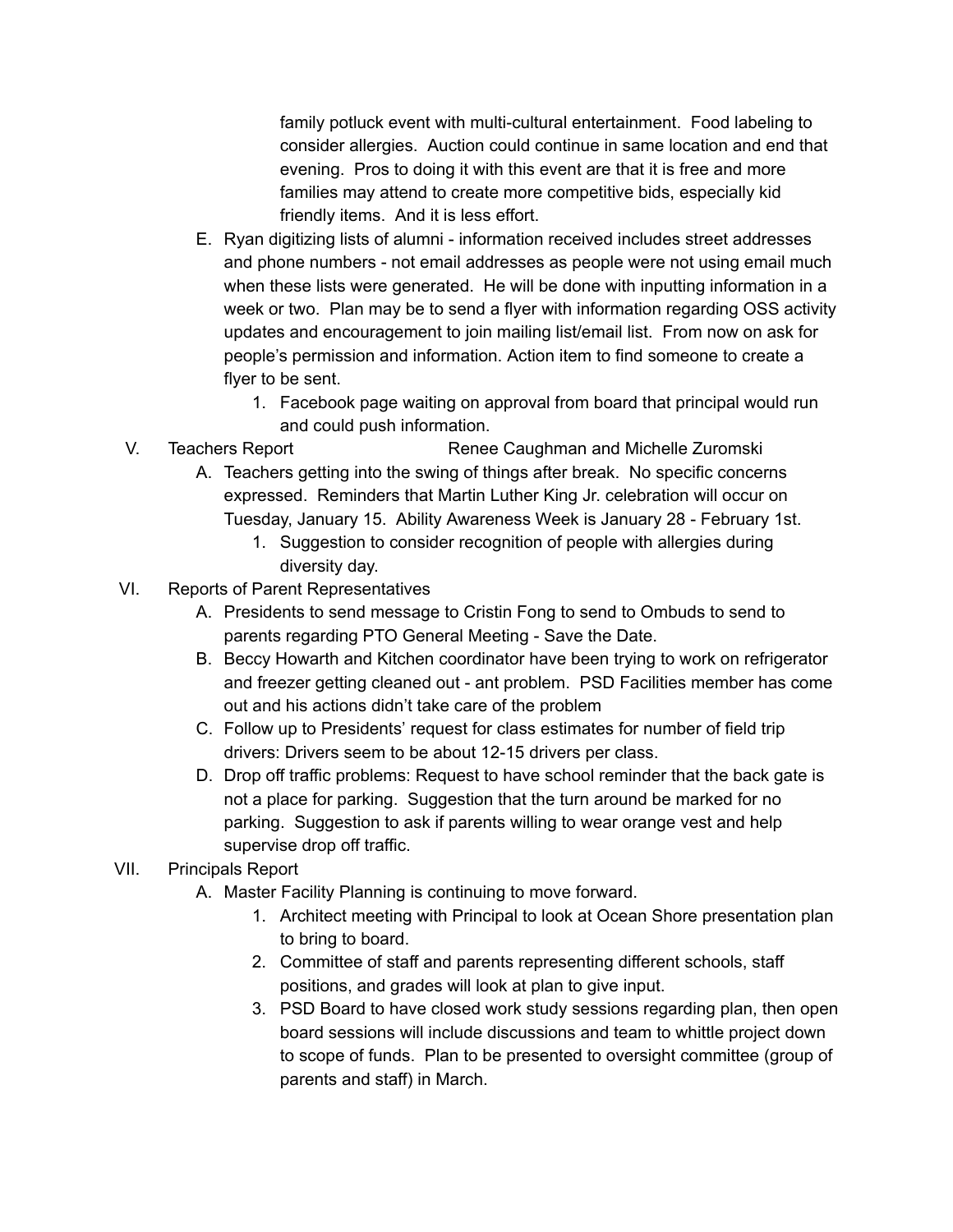- B. Group of staff and parents to attend training for student reunification process of Big 5 protocol on January 28. District to fund attendance.
- C. Julie Tarango to pilot texting emergency messages. Right now it is voicemail and messages delivered to/received by families hours apart. Text would hopefully be more timely and many parents have mentioned they would prefer the immediate notification that a text provides them.
- D. Oceans 411 Cafe is February 27 and 28.
- E. 5th grade step up day for students this Thursday, January 10, and evening presentation for parents and students this Thursday evening 6-8pm in the library.
- VIII. President's Report **Amber Metkiff and Michele Tuman** 
	- A. Storage concerns from last meeting: cleaned out kinder breakout room. Prop room is a problem and need to find a way to reorganize. Teachers participation needed to help identify reusable items but parents to help with let go of unnecessary items.
		- 1. Plan to schedule two more reorganization dates and put out to teachers.
	- B. Low Benchmark Reports distributed.
		- 1. Parent Reps to reach out to Ombuds and teachers to ensure no other concerns before contacting families. Families with only 50% or below benchmark to be contacted. Presidents will provide Parent Reps with letter/email to send to families at low benchmark. Should also include alternative hours form as purchase price increases at end of the month.
		- 2. Thank you note to be signed by Board to be sent to families with benchmark or above hours.
	- C. General Meeting Preparation
		- 1. 6:30-7:00 for business items budget discussion and fundraising.
		- 2. 7:00 rotations start three rooms/events/rotations and parents divided by color code given upon entry to organize starting rotation.
			- a) Each room needs support team and: room, materials, point of contact for speaker, homework for parents.
			- b) Big 5 room: Lailey and Kate in charge of supporting presenters.
			- c) Rape Trauma Services: Jonelle will help coordinate with Julie Tarango.
			- d) Common Sense Media: Jessica will help coordinate. Juli Chang helping coordinate with Kelly - parent presenter.
		- 3. Families to turn in feedback paper that gets them credit for attendance.
		- 4. Communication to parents.
			- a) Cristin to provide announcement language to Ombuds to send to parents: Save date and time.
			- b) Reminder near meeting date and invitation to sign up for Live Scan.
			- c) After meeting, communication "if you missed it…."
		- 5. Live Scan is a pre sign-up 4:30-9:00 and Feliks will be back on following Monday, January 28 to complete more parent Live Scans.